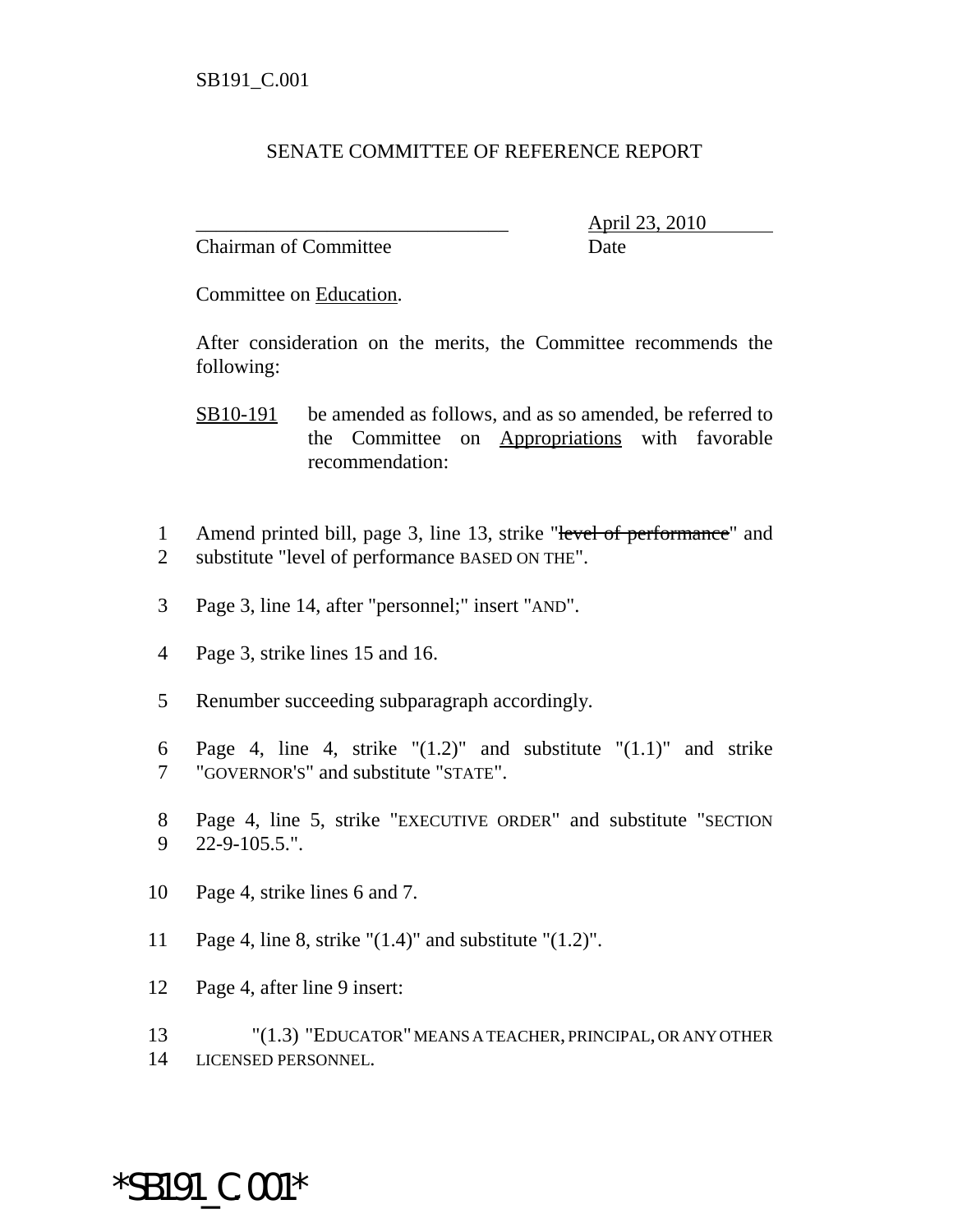(2.5) "PERFORMANCE STANDARDS" MEANS THE LEVELS OF EFFECTIVENESS ESTABLISHED BY RULE OF THE STATE BOARD PURSUANT TO SECTION 22-9-105.5.

 (2.7) "QUALITY STANDARDS" MEANS THE ELEMENTS AND CRITERIA ESTABLISHED TO MEASURE EFFECTIVENESS AS ESTABLISHED BY RULE OF THE STATE BOARD PURSUANT TO SECTION 22-9-105.5.".

7 Page 4, line 25, strike "MEET OR EXCEED".

 Page 4, strike lines 26 and 27 and substitute "WILL SATISFY QUALITY STANDARDS IN A MANNER THAT IS APPROPRIATE TO THE SIZE, DEMOGRAPHICS, AND LOCATION OF THE SCHOOL DISTRICT OR BOARD OF COOPERATIVE SERVICES, AND THAT IS CONSISTENT WITH THE PURPOSES OF THIS ARTICLE; AND".

 Page 5, line 1, after "(f)" insert "(I)", and strike "MARCH 1," and substitute "SEPTEMBER 1,".

Page 5, line 4, strike "(2)" and substitute "(3)".

 Page 5, line 6, strike "DECEMBER 31, 2010," and substitute "MARCH 1, 2011,".

Page 5, line 7, strike "(2)," and substitute "(3),".

Page 5, line 8, strike "MARCH 1," and substitute "SEPTEMBER 1,".

 Page 5, line 9, strike "(2)" and substitute "(3)", and after "ADDRESS." add "IN PROMULGATING RULES PURSUANT TO THIS PARAGRAPH (f), THE STATE BOARD SHALL CONFORM TO THE TIMELINE SET FORTH IN SECTION 22-9-105.5 (4).

 (II) THE GENERAL ASSEMBLY SHALL REVIEW THE RULES 25 PROMULGATED PURSUANT TO SUBPARAGRAPH (I) OF THIS PARAGRAPH (f), IN A BILL THAT IS SEPARATE FROM THE ANNUAL RULE REVIEW BILL INTRODUCED PURSUANT TO SECTION 24-4-103 (8) (d), C.R.S., AND IN ACCORDANCE WITH THE CRITERIA AND PROCEDURES SPECIFIED IN SECTION 24-4-103 (8) (a) AND (8) (d), C.R.S.; EXCEPT THAT THE GENERAL ASSEMBLY RESERVES THE RIGHT TO REPEAL INDIVIDUAL RULES IN THE RULES PROMULGATED BY THE STATE BOARD.".

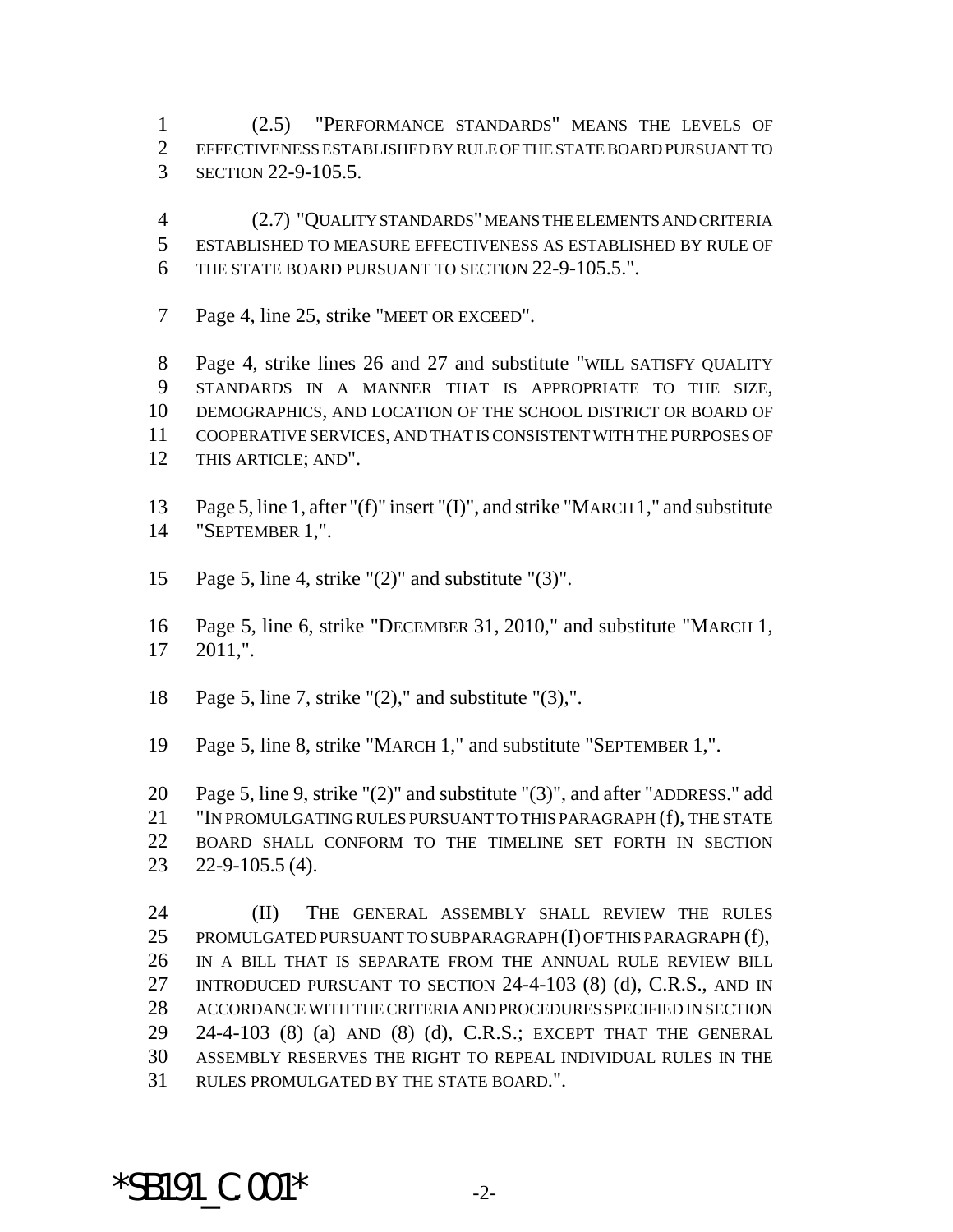Page 6, line 9, strike "**Governor's**" and substitute "**State**".

 Page 6, line 10, strike "**declaration -** " and substitute "**declaration - membership -** ".

- Page 6, line 21, strike "GOVERNOR." and substitute "GOVERNOR AS FOLLOWS:
- (I) THE COMMISSIONER OF EDUCATION, OR HIS OR HER DESIGNEE;

 (II) THE EXECUTIVE DIRECTOR OF THE DEPARTMENT OF HIGHER EDUCATION, OR HIS OR HER DESIGNEE;

 (III) FOUR TEACHERS, SELECTED WITH THE ADVICE OF A STATE ASSOCIATION THAT REPRESENTS EDUCATORS;

 (IV) TWO PUBLIC SCHOOL ADMINISTRATORS AND ONE LOCAL SCHOOL DISTRICT SUPERINTENDENT, EACH SELECTED WITH THE ADVICE OF A STATE ASSOCIATION THAT REPRESENTS SCHOOL EXECUTIVES;

 (V) TWO MEMBERS OF LOCAL SCHOOL BOARDS, SELECTED WITH THE ADVICE OF A STATE ASSOCIATION THAT REPRESENTS SCHOOL BOARDS;

 (VI) ONE CHARTER SCHOOL ADMINISTRATOR OR TEACHER, SELECTED WITH THE ADVICE OF A STATE ADVOCACY GROUP FOR CHARTER SCHOOLS;

 (VII) ONE PARENT OF A PUBLIC SCHOOL STUDENT, SELECTED WITH THE ADVICE OF A STATE PARENT AND TEACHERS ASSOCIATION;

 (VIII) A CURRENT STUDENT OR RECENT GRADUATE OF A COLORADO PUBLIC SCHOOL, SELECTED WITH THE ADVICE OF A STATEWIDE 23 STUDENT COALITION; AND

24 (IX) ONE AT-LARGE MEMBER WITH EXPERTISE IN EDUCATION POLICY.

 (2) THE GENERAL ASSEMBLY FURTHER FINDS THAT THE PURPOSE OF THE COUNCIL SHALL BE TO CONSIDER OPTIONS AND MAKE RECOMMENDATIONS TO THE STATE BOARD AND GENERAL ASSEMBLY THAT 29 SEEK TO ENSURE THAT EVERY EDUCATOR IS:

# \*SB191  $C.001*$  -3-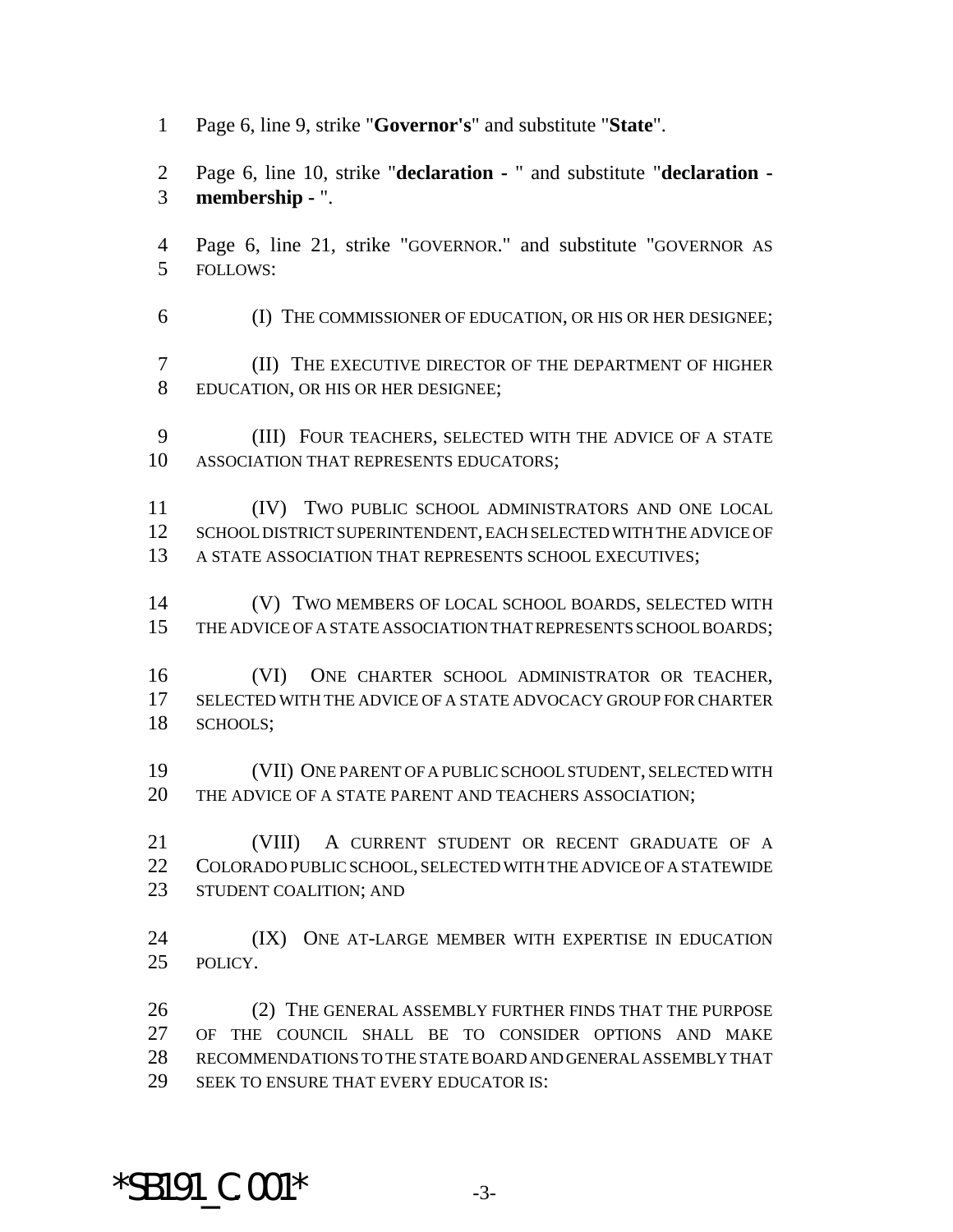(a) EVALUATED USING MULTIPLE FAIR, TRANSPARENT, TIMELY, RIGOROUS, AND VALID METHODS, AT LEAST FIFTY PERCENT OF WHICH EVALUATION IS DETERMINED BY THE ACADEMIC GROWTH OF HIS OR HER STUDENTS;

- (b) AFFORDED A MEANINGFUL OPPORTUNITY TO IMPROVE HIS OR HER EFFECTIVENESS; AND
- (c) PROVIDED THE MEANS TO SHARE EFFECTIVE PRACTICES WITH OTHER EDUCATORS THROUGHOUT THE STATE.".
- Page 6, after line 21, insert:

 "(2.5) (a) THERE IS HEREBY CREATED IN THE OFFICE OF THE GOVERNOR THE STATE COUNCIL FOR EDUCATOR EFFECTIVENESS, REFERRED TO IN THIS ARTICLE AS THE "COUNCIL".

 (b) THE MEMBERS OF THE GOVERNOR'S COUNCIL FOR EDUCATOR EFFECTIVENESS, CREATED BY EXECUTIVE ORDER B 2010-001, SHALL SERVE ON THE COUNCIL, AS APPOINTED BY THE GOVERNOR, AND SHALL INCLUDE:

(I) THE COMMISSIONER OF EDUCATION, OR HIS OR HER DESIGNEE;

18 (II) THE EXECUTIVE DIRECTOR OF THE DEPARTMENT OF HIGHER EDUCATION, OR HIS OR HER DESIGNEE;

- 20 (III) FOUR TEACHERS, SELECTED WITH THE ADVICE OF A STATE ASSOCIATION THAT REPRESENTS EDUCATORS;
- **(IV)** TWO PUBLIC SCHOOL ADMINISTRATORS AND ONE LOCAL SCHOOL DISTRICT SUPERINTENDENT, EACH SELECTED WITH THE ADVICE OF A STATE ASSOCIATION THAT REPRESENTS SCHOOL EXECUTIVES;
- (V) TWO MEMBERS OF LOCAL SCHOOL BOARDS, SELECTED WITH THE ADVICE OF A STATE ASSOCIATION THAT REPRESENTS SCHOOL BOARDS;

 (VI) ONE CHARTER SCHOOL ADMINISTRATOR OR TEACHER, SELECTED WITH THE ADVICE OF A STATE ADVOCACY GROUP FOR CHARTER SCHOOLS;

## $*$ SB191 C.001 $*$  -4-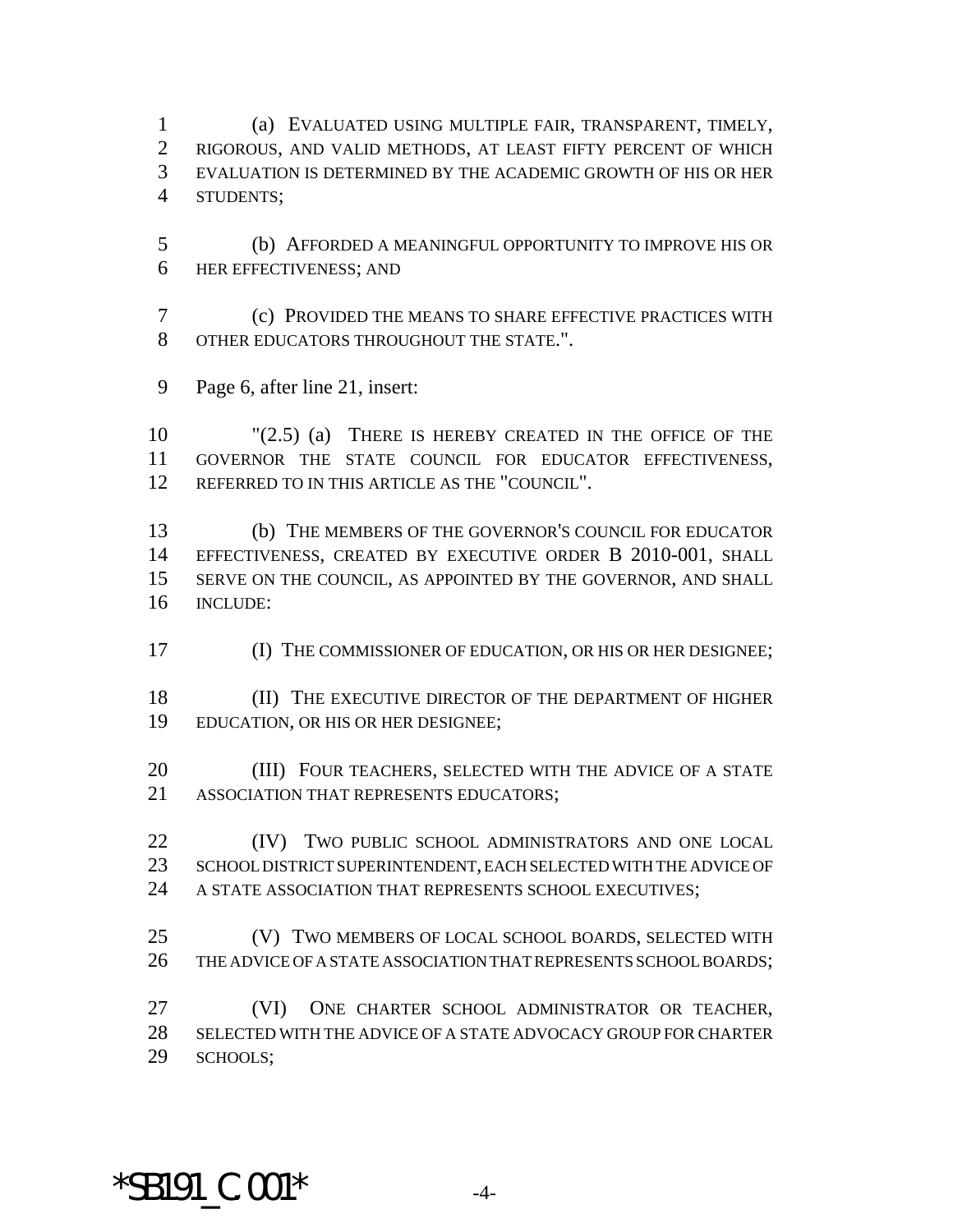(VII) ONE PARENT OF A PUBLIC SCHOOL STUDENT, SELECTED WITH THE ADVICE OF A STATE PARENT AND TEACHERS ASSOCIATION;

 (VIII) A CURRENT STUDENT OR RECENT GRADUATE OF A COLORADO PUBLIC SCHOOL, SELECTED WITH THE ADVICE OF A STATEWIDE STUDENT COALITION; AND

 (IX) ONE AT-LARGE MEMBER WITH EXPERTISE IN EDUCATION POLICY.

 (c) THE PURPOSE OF THE COUNCIL SHALL BE THE SAME AS THAT OF THE GOVERNOR'S COUNCIL FOR EDUCATOR EFFECTIVENESS ESTABLISHED BY EXECUTIVE ORDER, AND SHALL BE TO CONSIDER OPTIONS AND MAKE RECOMMENDATIONS TO THE STATE BOARD AND THE GENERAL ASSEMBLY 12 THAT SEEK TO ENSURE THAT EVERY EDUCATOR IS:

 (I) EVALUATED USING MULTIPLE FAIR, TRANSPARENT, TIMELY, RIGOROUS, AND VALID METHODS, AT LEAST FIFTY PERCENT OF WHICH EVALUATION IS DETERMINED BY THE ACADEMIC GROWTH OF HIS OR HER STUDENTS;

 (II) AFFORDED A MEANINGFUL OPPORTUNITY TO IMPROVE HIS OR 18 HER EFFECTIVENESS; AND

 (III) PROVIDED THE MEANS TO SHARE EFFECTIVE PRACTICES WITH 20 OTHER EDUCATORS THROUGHOUT THE STATE."

Renumber succeeding subsections accordingly.

Page 6, strike line 22, and substitute:

"(3) THE".

 Page 6, line 24, strike "DECEMBER 31, 2010," and substitute "MARCH 1, 2011,".

 Page 6, line 25, strike "THAT:" and substitute "THAT EVERY TEACHER IS EVALUATED USING MULTIPLE FAIR,".

Page 6, strike line 26.

# $*$ SB191 C.001 $*$  -5-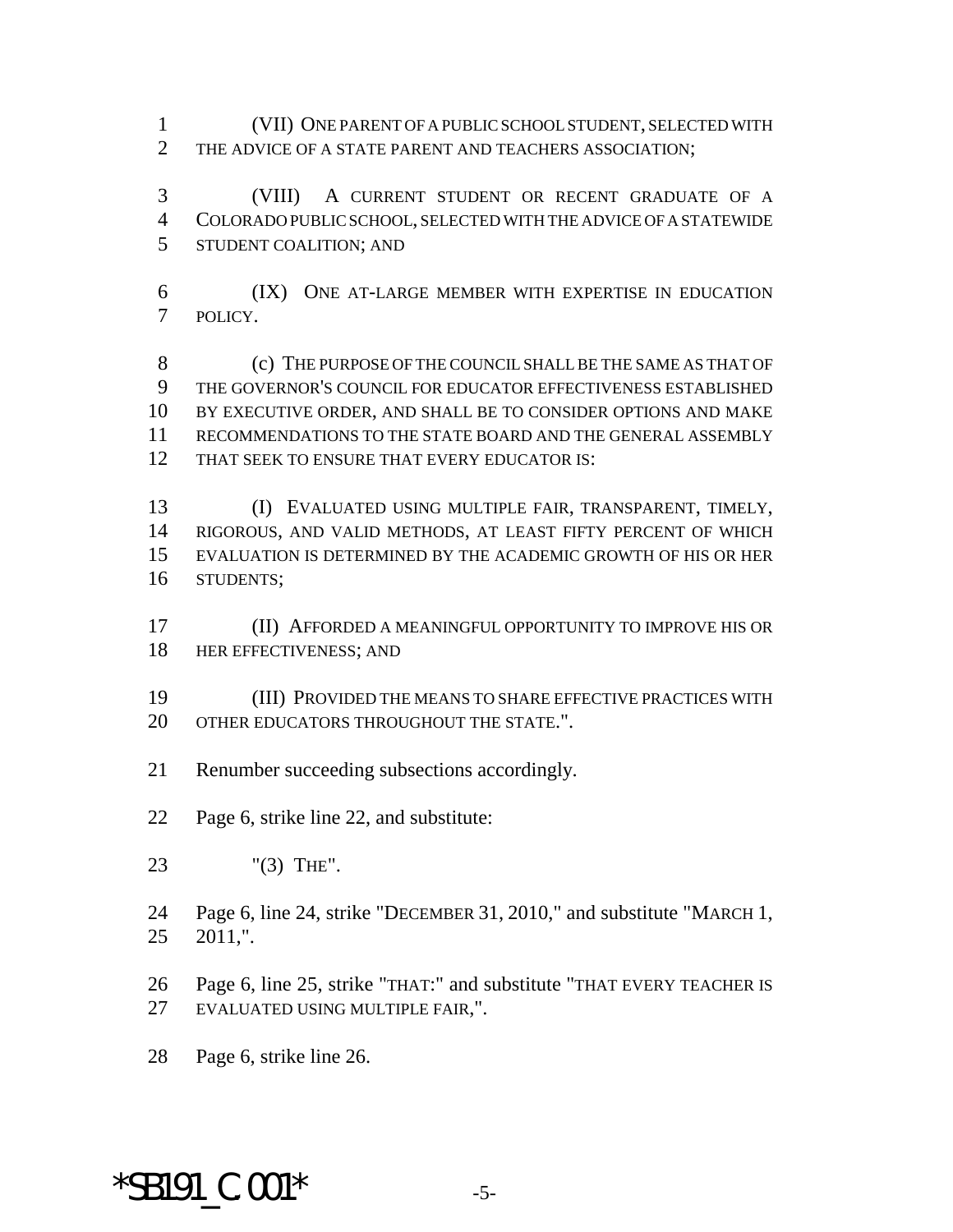Page 7, line 1, strike "SUBPARAGRAPH (I)" and substitute "PARAGRAPH (a)".

- Page 7, line 8, strike "INCLUDE, BUT NEED" and substitute "INCLUDE".
- Page 7, line 9, strike "NOT BE LIMITED TO,".
- Page 7, strike lines 11 through 14 and substitute "SECTION 22-11-204(2)".

 Page 7, line 15, strike "SUBJECT AND GRADE LEVEL." and substitute "AND SHALL INCLUDE STATEWIDE SUMMATIVE ASSESSMENTS AND MAY INCLUDE INTERIM ASSESSMENT RESULTS AND EVIDENCE OF STUDENT WORK, PROVIDED THAT ALL ARE RIGOROUS AND COMPARABLE ACROSS CLASSROOMS AND ALIGNED WITH STATE MODEL CONTENT STANDARDS AND PERFORMANCE STANDARDS DEVELOPED PURSUANT TO ARTICLE 7 OF 12 TITLE 22. FOR THE PURPOSES OF MEASURING EFFECTIVENESS, EXPECTATIONS OF STUDENT ACADEMIC GROWTH SHALL TAKE INTO CONSIDERATION DIVERSE FACTORS, INCLUDING BUT NOT LIMITED TO SPECIAL EDUCATION, STUDENT MOBILITY, AND CLASSROOMS WITH A STUDENT POPULATION IN WHICH NINETY-FIVE PERCENT MEET THE DEFINITION OF HIGH-RISK STUDENT AS DEFINED IN SECTION 22-7-604.5 (1.5).".

Page 7, strike lines 19 through 23 and substitute:

 "(b) ON OR BEFORE MARCH 1, 2011, THE COUNCIL SHALL PROVIDE THE STATE BOARD WITH RECOMMENDATIONS CONCERNING THE IMPLEMENTATION AND TESTING OF THE NEW PERFORMANCE EVALUATION SYSTEM THAT IS BASED ON MEASURES OF EFFECTIVENESS, AND WITH RECOMMENDATIONS FOR THE SUBSEQUENT STATEWIDE IMPLEMENTATION OF THE NEW PERFORMANCE EVALUATION SYSTEM. THE RECOMMENDATIONS MADE PURSUANT TO THIS PARAGRAPH (b) SHALL CONFORM TO THE TIMELINE SET FORTH IN SUBSECTION (3) OF THIS SECTION.".

Reletter succeeding paragraphs accordingly.

 Page 7, line 24, strike "DECEMBER 31, 2010," and substitute "MARCH 1, 2011,".

#### $*$ SB191  $C.001*$  -6-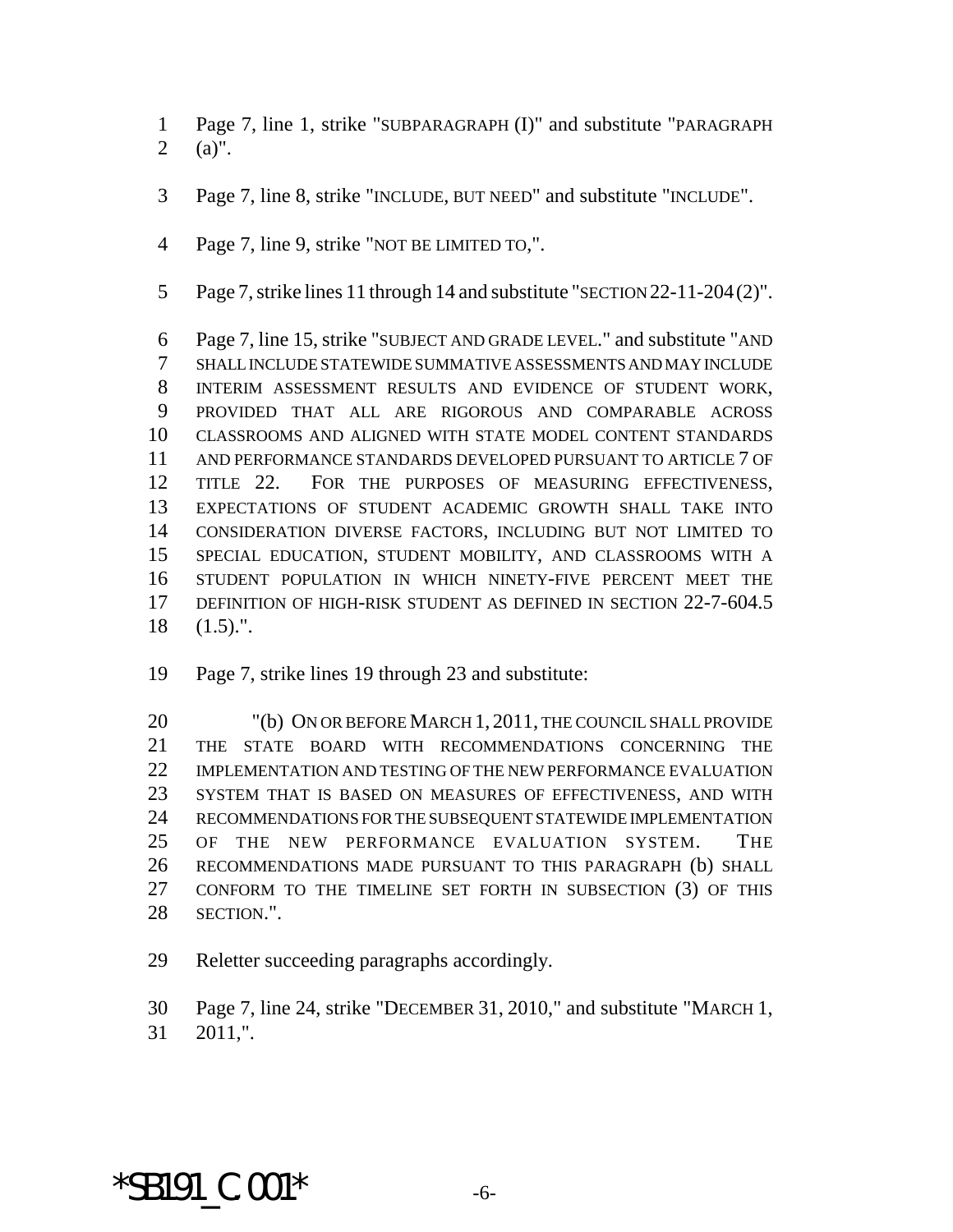Page 7, strike line 25 and substitute "PERFORMANCE STANDARDS TO ESTABLISH LEVELS OF EFFECTIVENESS AND QUALITY STANDARDS TO MEASURE EFFECTIVENESS, TO BE USED BY SCHOOL DISTRICTS AND BOARDS OF COOPERATIVE SERVICES, FOR EACH".

 Page 7, line 27, strike "GUIDELINES" and substitute "QUALITY STANDARDS".

 Page 8, line 3, strike "(2)." and substitute "(2) IN CONJUNCTION WITH EXPECTATIONS OF STUDENT ACADEMIC GROWTH. FOR THE PURPOSES OF MEASURING EFFECTIVENESS, EXPECTATIONS OF STUDENT ACADEMIC GROWTH SHALL TAKE INTO CONSIDERATION DIVERSE FACTORS, INCLUDING BUT NOT LIMITED TO SPECIAL EDUCATION, STUDENT MOBILITY, AND CLASSROOMS WITH A STUDENT POPULATION IN WHICH NINETY-FIVE PERCENT MEET THE DEFINITION OF HIGH-RISK STUDENT AS DEFINED IN SECTION 22-7-604.5 (1.5).".

 Page 8, line 4, strike "DECEMBER 31, 2010," and substitute "MARCH 1, 2011,".

Page 8, line 5, after "THAT" insert "THE STATE PROVIDES".

 Page 8, line 7, strike "SHALL HAVE ACCESS TO A CAREER LADDER" and substitute "WITH CAREER LADDERS".

Page 8, strike lines 12 through 15 and substitute:

 "(e) ON OR BEFORE JULY 1, 2013, TO REPORT TO THE DEPARTMENT THE RESULTS OF THE INITIAL YEAR OF IMPLEMENTATION AND TESTING OF THE PERFORMANCE EVALUATION SYSTEM IN THE 2012-2013 SCHOOL YEAR.".

25 Page 8, line 16, strike " $(3)$ " and substitute " $(4)(a)$ ", and strike "MARCH 1, 2011," and substitute, "SEPTEMBER 1, 2011,".

Page 8, line 18, strike "(2)" and substitute "(3)".

 Page 8, line 20, strike "DECEMBER 31, 2010," and substitute "MARCH 1, 2011,".

Page 8, line 22, strike "(2)" and substitute "(3)".

#### $*$ SB191  $C.001*$  -7-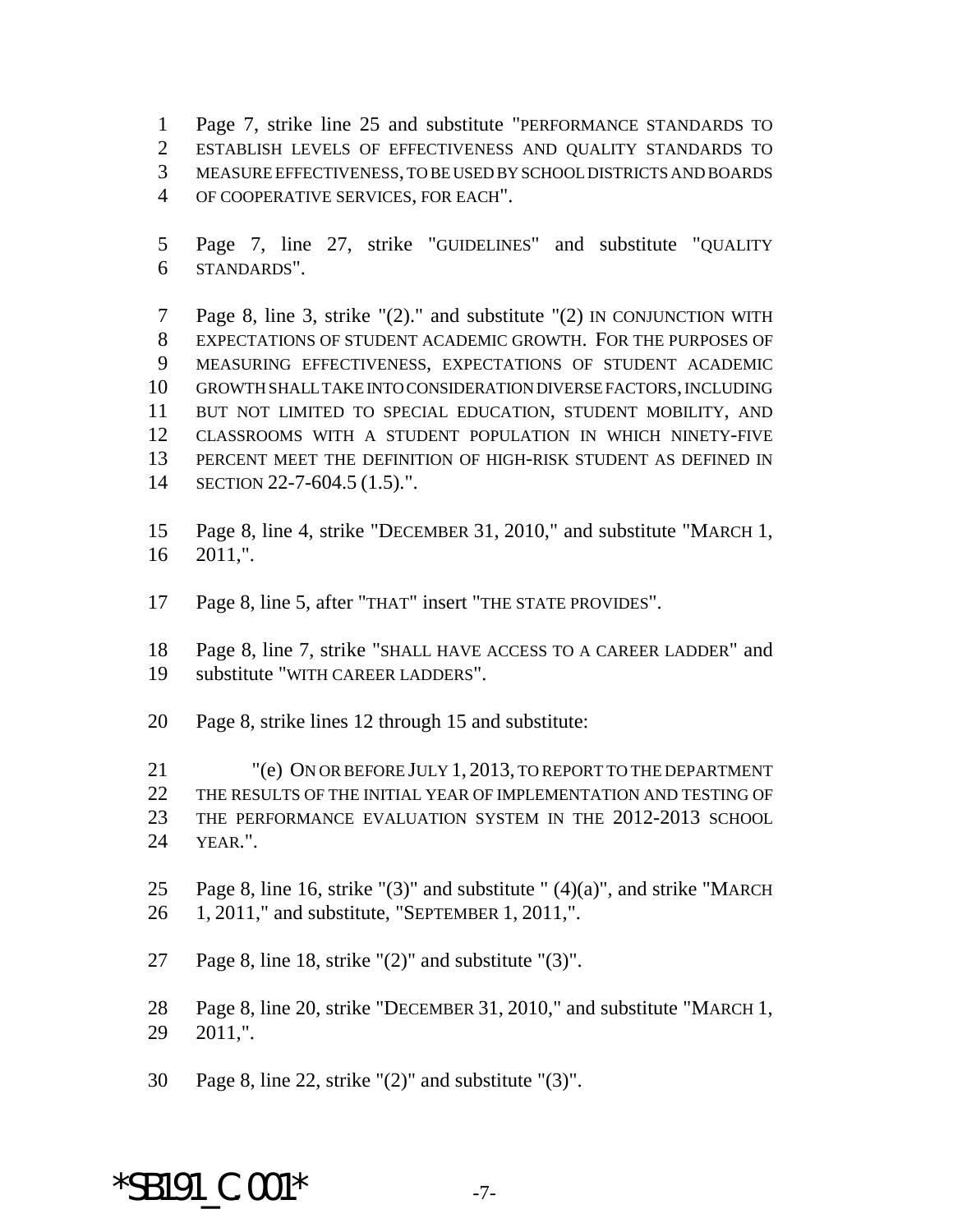Page 8, line 23, strike "MARCH 1, 2011," and substitute, "SEPTEMBER 1, 2011,"

 Page 8, line 24, strike "(d)" and substitute "(e)" and after "ADDRESS." add "IN PROMULGATING RULES PURSUANT TO THIS SUBSECTION (4), THE STATE BOARD SHALL CONFORM TO THE FOLLOWING TIMELINE:

 (I) BEGINNING WITH THE 2011-2012 SCHOOL YEAR, THE DEPARTMENT SHALL WORK WITH SCHOOL DISTRICTS AND BOARDS OF COOPERATIVE SERVICES TO ASSIST WITH THE DEVELOPMENT OF PERFORMANCE EVALUATION SYSTEMS THAT ARE BASED ON MEASURES OF EFFECTIVENESS.

11 (II) ON OR BEFORE JANUARY 15, 2012, THE STATE BOARD SHALL PROVIDE TO THE GENERAL ASSEMBLY THE RULES PROMULGATED 13 PURSUANT TO THIS SUBSECTION (4). ON OR BEFORE FEBRUARY 15, 2012, THE GENERAL ASSEMBLY SHALL REVIEW AND APPROVE SUCH RULES AS PROVIDED FOR IN PARAGRAPH (b) OF THIS SUBSECTION (4).

16 (III) BEGINNING WITH THE 2012-2013 SCHOOL YEAR, IF THE GENERAL ASSEMBLY APPROVES THE RULES PROMULGATED PURSUANT TO THIS SUBSECTION (4), THE NEW PERFORMANCE EVALUATION SYSTEM THAT IS BASED ON MEASURES OF EFFECTIVENESS SHALL BE IMPLEMENTED AND TESTED AS RECOMMENDED BY THE COUNCIL PURSUANT TO PARAGRAPH (b) 21 OF SUBSECTION (3) OF THIS SECTION.

**(IV) (A) BEGINNING WITH THE 2013-2014 SCHOOL YEAR, IF THE**  GENERAL ASSEMBLY APPROVES THE RULES PROMULGATED PURSUANT TO 24 THIS SUBSECTION (4), AND BASED ON THE RESULTS OF THE FIRST LEVEL OF IMPLEMENTATION IN THE 2012-2013 SCHOOL YEAR, THE NEW PERFORMANCE EVALUATION SYSTEM THAT IS BASED ON MEASURES OF EFFECTIVENESS SHALL BE IMPLEMENTED STATEWIDE IN A MANNER AS RECOMMENDED BY THE COUNCIL PURSUANT TO PARAGRAPH (b) OF SUBSECTION (3) OF THIS SECTION.

 (B) DURING THE 2013-14 SCHOOL YEAR, TEACHERS SHALL BE EVALUATED BASED ON MEASURES OF EFFECTIVENESS. DEMONSTRATED LEVELS OF EFFECTIVENESS OR INEFFECTIVENESS SHALL BEGIN TO BE CONSIDERED IN THE ACQUISITION OF PROBATIONARY OR NONPROBATIONARY STATUS.

 $*$ SB191  $C.001*$   $-8-$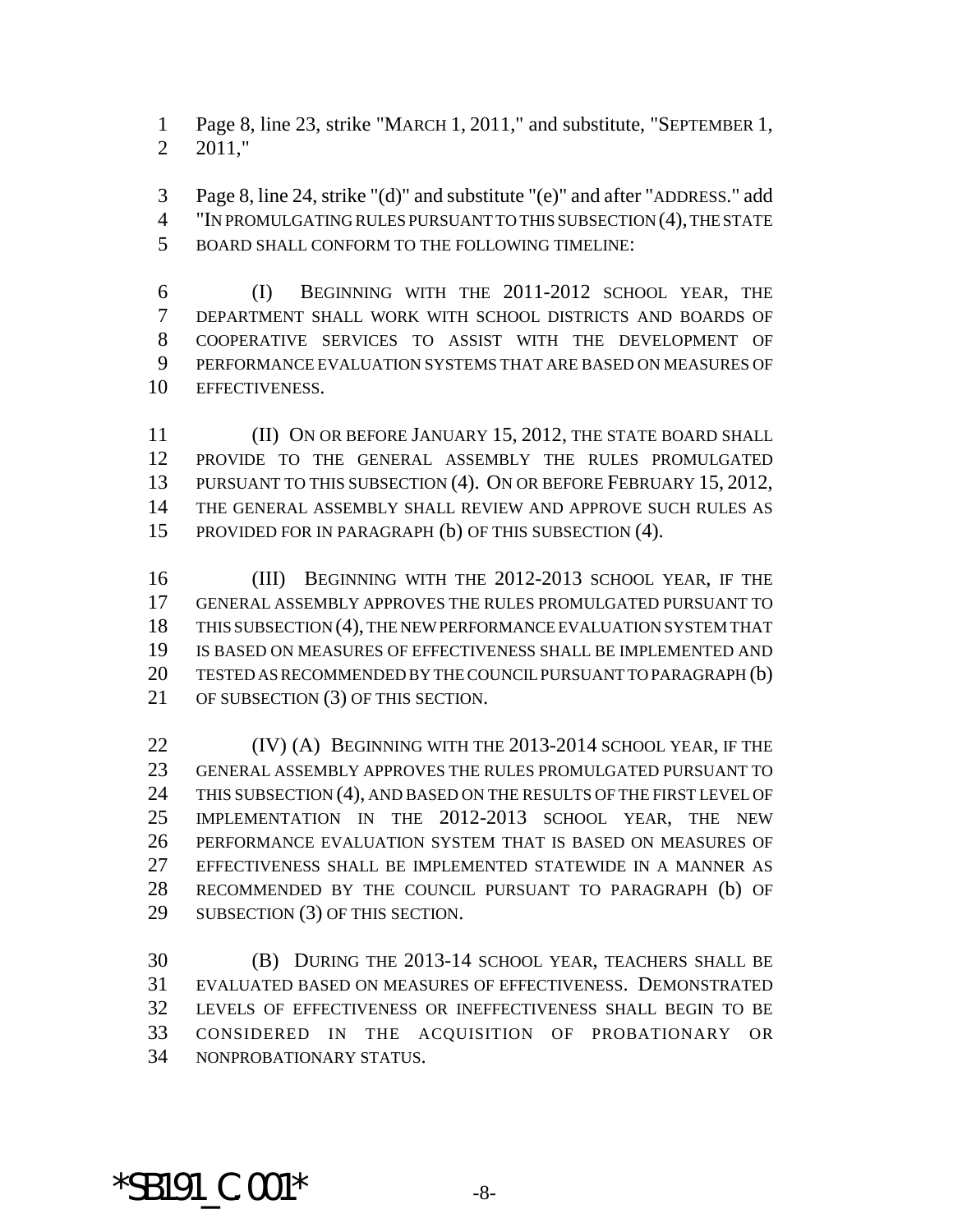(V) (A) BEGINNING WITH THE 2014-2015 SCHOOL YEAR, IF THE GENERAL ASSEMBLY APPROVES THE RULES PROMULGATED PURSUANT TO THIS SUBSECTION (4), AND BASED ON THE RESULTS OF THE FIRST AND SECOND LEVELS OF IMPLEMENTATION IN THE 2012-2013 AND 2013-2014 SCHOOL YEARS, THE NEW PERFORMANCE EVALUATION SYSTEM THAT IS BASED ON MEASURES OF EFFECTIVENESS SHALL BE FINALIZED ON A STATEWIDE BASIS.

**(B)** DURING THE 2014-2015 SCHOOL YEAR, TEACHERS SHALL CONTINUE TO BE EVALUATED BASED ON MEASURES OF EFFECTIVENESS. DEMONSTRATED LEVELS OF EFFECTIVENESS OR INEFFECTIVENESS SHALL BE CONSIDERED IN THE ACQUISITION OR LOSS OF PROBATIONARY OR NONPROBATIONARY STATUS.

 (b) THE GENERAL ASSEMBLY SHALL REVIEW THE RULES PROMULGATED PURSUANT TO PARAGRAPH (a) OF THIS SUBSECTION (4) IN A BILL THAT IS SEPARATE FROM THE ANNUAL RULE REVIEW BILL INTRODUCED PURSUANT TO SECTION 24-4-103 (8) (d), C.R.S., AND IN ACCORDANCE WITH THE CRITERIA AND PROCEDURES SPECIFIED IN SECTION 24-4-103 (8) (a) AND (8) (d), C.R.S.; EXCEPT THAT THE GENERAL ASSEMBLY RESERVES THE RIGHT TO REPEAL INDIVIDUAL RULES 20 CONTAINED IN THE RULES PROMULGATED BY THE STATE BOARD.

21 (5) ON OR BEFORE NOVEMBER 1, 2011, THE DEPARTMENT SHALL CREATE AND MAKE AVAILABLE TO SCHOOL DISTRICTS AND BOARDS OF COOPERATIVE SERVICES A RESOURCE BANK THAT IDENTIFIES ASSESSMENTS, PROCESSES, TOOLS, AND POLICIES THAT A SCHOOL DISTRICT OR BOARD OF COOPERATIVE SERVICES MAY USE TO DEVELOP AN EVALUATION SYSTEM THAT ADDRESSES THE PROVISIONS OF THIS SECTION. THE DEPARTMENT SHALL INCLUDE RESOURCES THAT ARE APPROPRIATE TO SCHOOL DISTRICTS AND BOARDS OF COOPERATIVE SERVICES OF DIFFERENT SIZES, DEMOGRAPHICS, AND LOCATIONS. THE DEPARTMENT SHALL UPDATE THE RESOURCE BANK AT LEAST ANNUALLY TO REFLECT NEW RESEARCH AND ONGOING EXPERIENCE IN COLORADO.

 (6) THE DEPARTMENT SHALL NOT BE OBLIGATED TO IMPLEMENT THE PROVISIONS OF THIS SECTION UNTIL SUFFICIENT FUNDS HAVE BEEN RECEIVED AND CREDITED TO THE GREAT TEACHERS AND LEADERS FUND, CREATED IN SECTION 22-9-105.7. THE DEPARTMENT IS HEREBY AUTHORIZED TO HIRE ANY EMPLOYEES NECESSARY TO CARRY OUT THE PROVISIONS OF THIS SECTION. ANY NEW POSITIONS CREATED PURSUANT

#### $*$ SB191  $C.001*$  -9-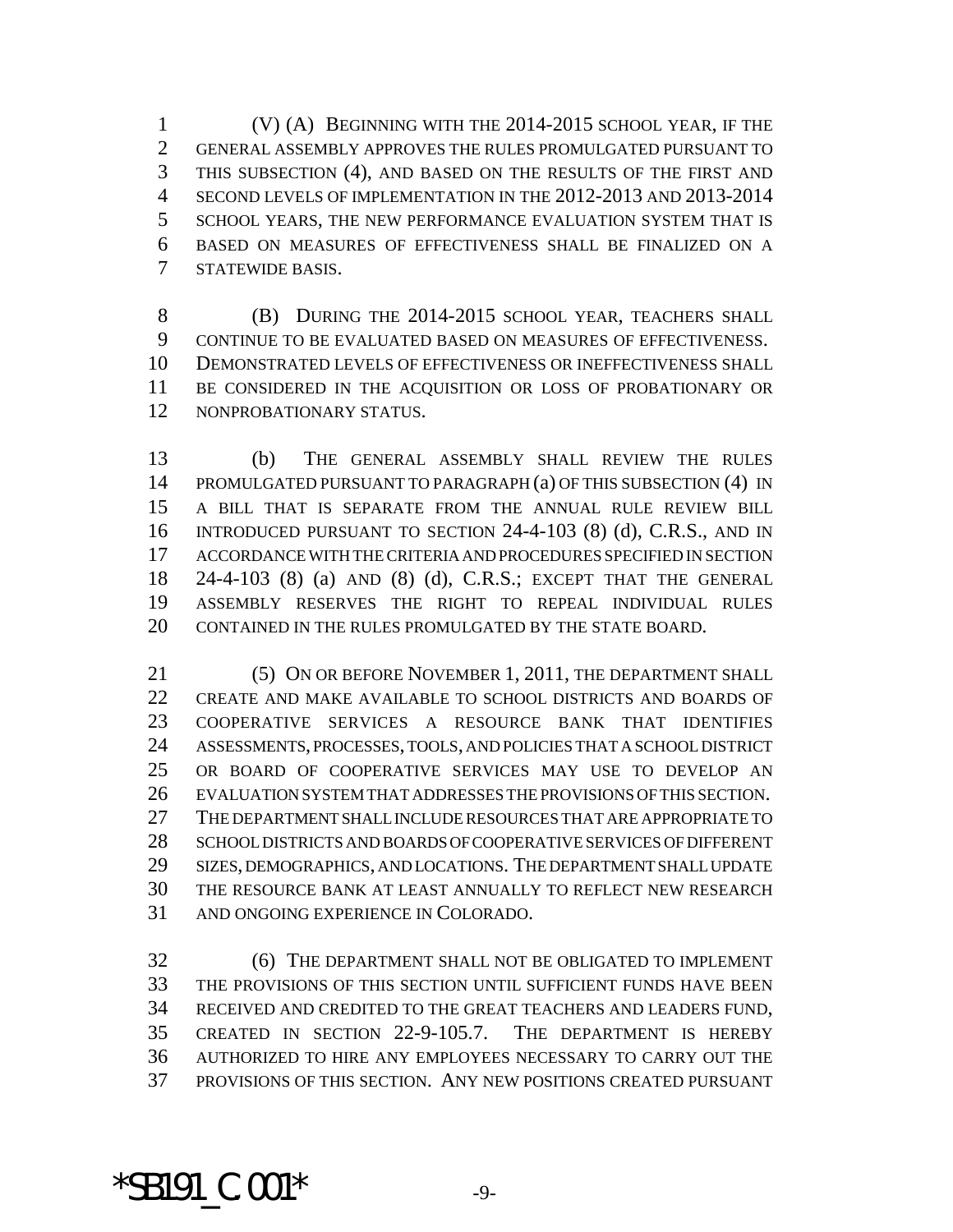TO THIS SECTION SHALL BE SUBJECT TO THE AVAILABILITY OF FUNDING AND SHALL BE ELIMINATED AT SUCH TIME AS MONEYS ARE NO LONGER AVAILABLE IN THE TEACHER EFFECTIVENESS EVALUATION FUND. ALL POSITION DESCRIPTIONS AND NOTICE TO HIRE FOR POSITIONS CREATED PURSUANT TO THIS SECTION SHALL CLEARLY STATE THAT SUCH POSITION IS SUBJECT TO AVAILABLE FUNDING.

 **SECTION 6.** Article 9 of title 22, Colorado Revised Statutes, is amended BY THE ADDITION OF A NEW SECTION to read:

 **22-9-105.7. Great teachers and leaders fund - created - gifts, grants, and donations.** (1) THE DEPARTMENT IS AUTHORIZED TO SEEK, ACCEPT, AND EXPEND PUBLIC OR PRIVATE GIFTS, GRANTS, OR DONATIONS FOR THE IMPLEMENTATION OF SECTION 22-9-105.5; EXCEPT THAT THE DEPARTMENT MAY NOT ACCEPT A GIFT, GRANT, OR DONATION THAT IS SUBJECT TO CONDITIONS THAT ARE INCONSISTENT WITH THIS OR ANY LAW OF THE STATE. THE DEPARTMENT SHALL TRANSMIT ALL PRIVATE AND PUBLIC MONEYS RECEIVED THROUGH GIFTS, GRANTS, OR DONATIONS TO THE STATE TREASURER, WHO SHALL CREDIT THE SAME TO THE GREAT TEACHERS AND LEADERS FUND, WHICH FUND IS HEREBY CREATED AND REFERRED TO IN THIS SECTION AS THE "FUND". MONEYS IN THE FUND ARE CONTINUOUSLY APPROPRIATED TO THE DEPARTMENT FOR THE DIRECT AND 21 INDIRECT COSTS ASSOCIATED WITH IMPLEMENTING SECTION 22-9-105.5.

22 (2) ANY MONEYS IN THE FUND NOT EXPENDED FOR THE PURPOSES OF SECTION 22-9-105.5 MAY BE INVESTED BY THE STATE TREASURER, AS PROVIDED BY LAW. ALL INTEREST AND INCOME DERIVED FROM THE INVESTMENT AND DEPOSIT OF MONEYS IN THE FUND SHALL BE CREDITED TO THE FUND. ANY UNEXPENDED AND UNENCUMBERED MONEYS REMAINING IN THE FUND AT THE END OF A FISCAL YEAR SHALL REMAIN IN THE FUN AND SHALL NOT BE CREDITED OR TRANSFERRED TO THE GENERAL FUND OR ANOTHER FUND.

 (3) NOTHING IN THIS SECTION SHALL BE INTERPRETED TO REQUIRE THE DEPARTMENT TO SOLICIT GIFTS, GRANTS, OR DONATIONS FOR THE FUND.".

Renumber succeeding sections accordingly.

Page 8, line 26, strike "(1)(d)(III),".

## $*$ SB191  $C.001*$   $10-$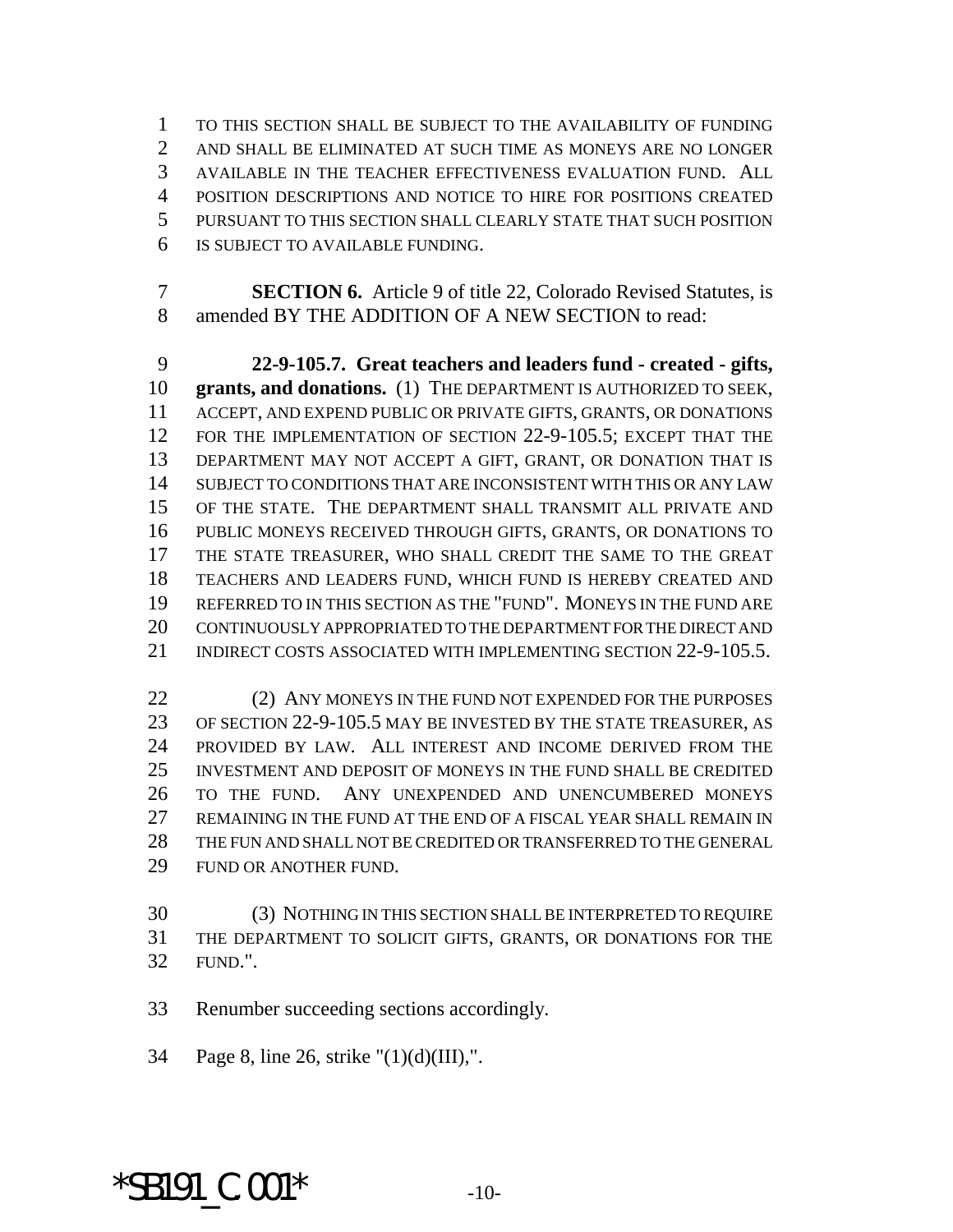- Page 9, strike line 18 and substitute "shall ADDRESS ALL OF THE PERFORMANCE STANDARDS".
- Page 9, line 19, after "BOARD" insert "AND ADOPTED BY THE GENERAL ASSEMBLY".
- Page 9, line 20, strike "22-9-104 (2) (f)," and substitute "22-9-105.5 (4),".
- Page 10, line 6, strike "GUIDELINES FOR MEASURES OF" and substitute "PERFORMANCE STANDARDS".
- Page 10, line 7, strike "EFFECTIVENESS" and after "BOARD" insert "AND ADOPTED BY THE GENERAL ASSEMBLY".
- Page 10, line 8, strike "22-9-104 (2) (f);" and substitute "22-9-105.5 (4);".
- Page 10, line 12, strike "GUIDELINES FOR MEASURES OF" and substitute "PERFORMANCE STANDARDS".
- Page 10, line 13, strike "EFFECTIVENESS", and after "BOARD" insert "AND 14 ADOPTED BY THE GENERAL ASSEMBLY".
- Page 10, line 14, strike "22-9-104 (2) (f)." and substitute "22-9-105.5 (4).".
- Page 10, strike lines 21 through 27.
- Page 11, strike lines 1 through 7.

 Page 11, strike lines 11 through 14 and substitute "EFFECTIVE AT SUCH TIME AS THE PERFORMANCE EVALUATION SYSTEM BASED ON MEASURES OF EFFECTIVENESS ESTABLISHED PURSUANT TO THIS SECTION AND THE RULES 22 PROMULGATED BY THE STATE BOARD PURSUANT TO SECTION 22-9-105.5 (4) IS IMPLEMENTED STATEWIDE. THE COMMISSIONER SHALL PROVIDE NOTICE OF SUCH IMPLEMENTATION TO THE REVISOR OF STATUTES ON OR BEFORE JULY 1, 2014, AND EACH JULY 1 THEREAFTER UNTIL STATEWIDE IMPLEMENTATION OCCURS.".

Page 11, line 16, strike "DISTRICT OR EMPLOYED BY A BOARD OF" and

substitute "DISTRICT.".

\*SB191  $C.001*$   $-11-$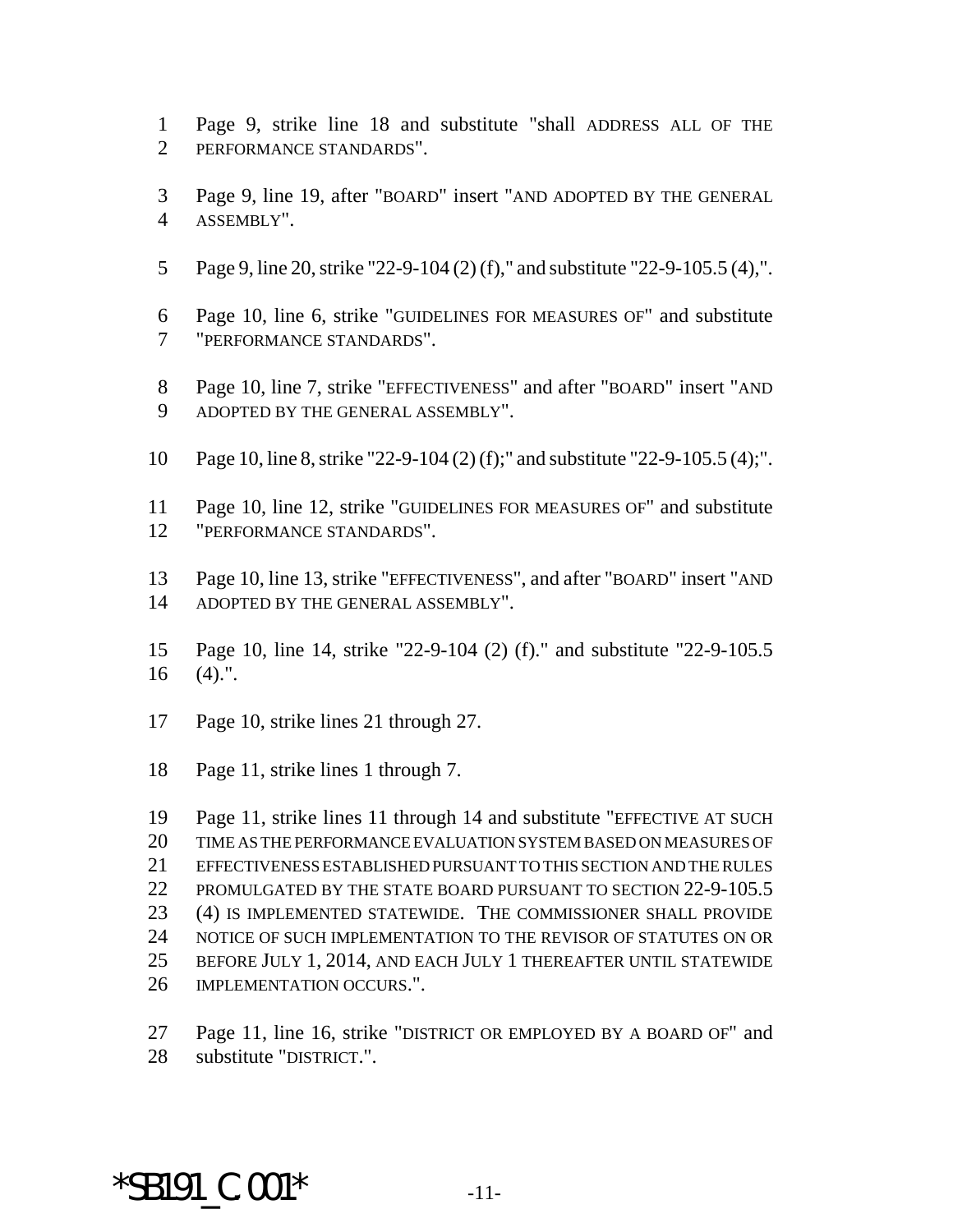Page 11, line 17, strike "COOPERATIVE SERVICES.".

 Page 11, strike lines 18 through 21 and substitute "EFFECT AT SUCH TIME AS THE PERFORMANCE EVALUATION SYSTEM BASED ON MEASURES OF EFFECTIVENESS ESTABLISHED PURSUANT TO THIS SECTION AND THE RULES 5 PROMULGATED BY THE STATE BOARD PURSUANT TO SECTION 22-9-105.5 (4) IS IMPLEMENTED STATEWIDE. THE COMMISSIONER SHALL PROVIDE NOTICE OF SUCH IMPLEMENTATION TO THE REVISOR OF STATUTES ON OR BEFORE JULY 1, 2014, AND EACH JULY 1 THEREAFTER UNTIL STATEWIDE IMPLEMENTATION OCCURS.".

 Page 12, strike lines 6 through 9 and substitute "REPEALED AT SUCH TIME AS THE PERFORMANCE EVALUATION SYSTEM BASED ON MEASURES OF EFFECTIVENESS ESTABLISHED PURSUANT TO THIS SECTION AND THE RULES 13 PROMULGATED BY THE STATE BOARD PURSUANT TO SECTION 22-9-105.5 (4) IS IMPLEMENTED STATEWIDE. THE COMMISSIONER SHALL PROVIDE NOTICE OF SUCH IMPLEMENTATION TO THE REVISOR OF STATUTES ON OR BEFORE JULY 1, 2014, AND EACH JULY 1 THEREAFTER UNTIL STATEWIDE IMPLEMENTATION OCCURS.".

- Page 12, line 16, after "INSTRUCTION" insert "AND SHALL REQUIRE THAT 19 AT LEAST FIFTY PERCENT OF THE EVALUATON IS DETERMINED BY THE
- ACADEMIC GROWTH OF THE TEACHER'S STUDENTS. THE STANDARDS".

 Page 12, line 17, strike "PERFORMANCE." and substitute "PERFORMANCE 22 IN CONJUNCTION WITH STUDENT GROWTH EXPECTATIONS. FOR THE PURPOSES OF MEASURING EFFECTIVENESS, EXPECTATIONS OF STUDENT ACADEMIC GROWTH SHALL TAKE INTO CONSIDERATION DIVERSE FACTORS, INCLUDING BUT NOT LIMITED TO SPECIAL EDUCATION, STUDENT MOBILITY, AND CLASSROOMS WITH A STUDENT POPULATION IN WHICH NINETY-FIVE PERCENT MEET THE DEFINITION OF HIGH-RISK STUDENT AS DEFINED IN SECTION 22-7-604.5 (1.5).".

Page 12, line 22, strike "MARCH 1,".

 Page 12, strike lines 23 through 25 and substitute "AT SUCH TIME AS THE PERFORMANCE EVALUATION SYSTEM BASED ON MEASURES OF EFFECTIVENESS ESTABLISHED PURSUANT TO THIS SECTION AND THE RULES PROMULGATED BY THE STATE BOARD PURSUANT TO SECTION 22-9-105.5 (4) IS IMPLEMENTED STATEWIDE. THE COMMISSIONER SHALL PROVIDE NOTICE OF SUCH IMPLEMENTATION TO THE REVISOR OF STATUTES ON OR

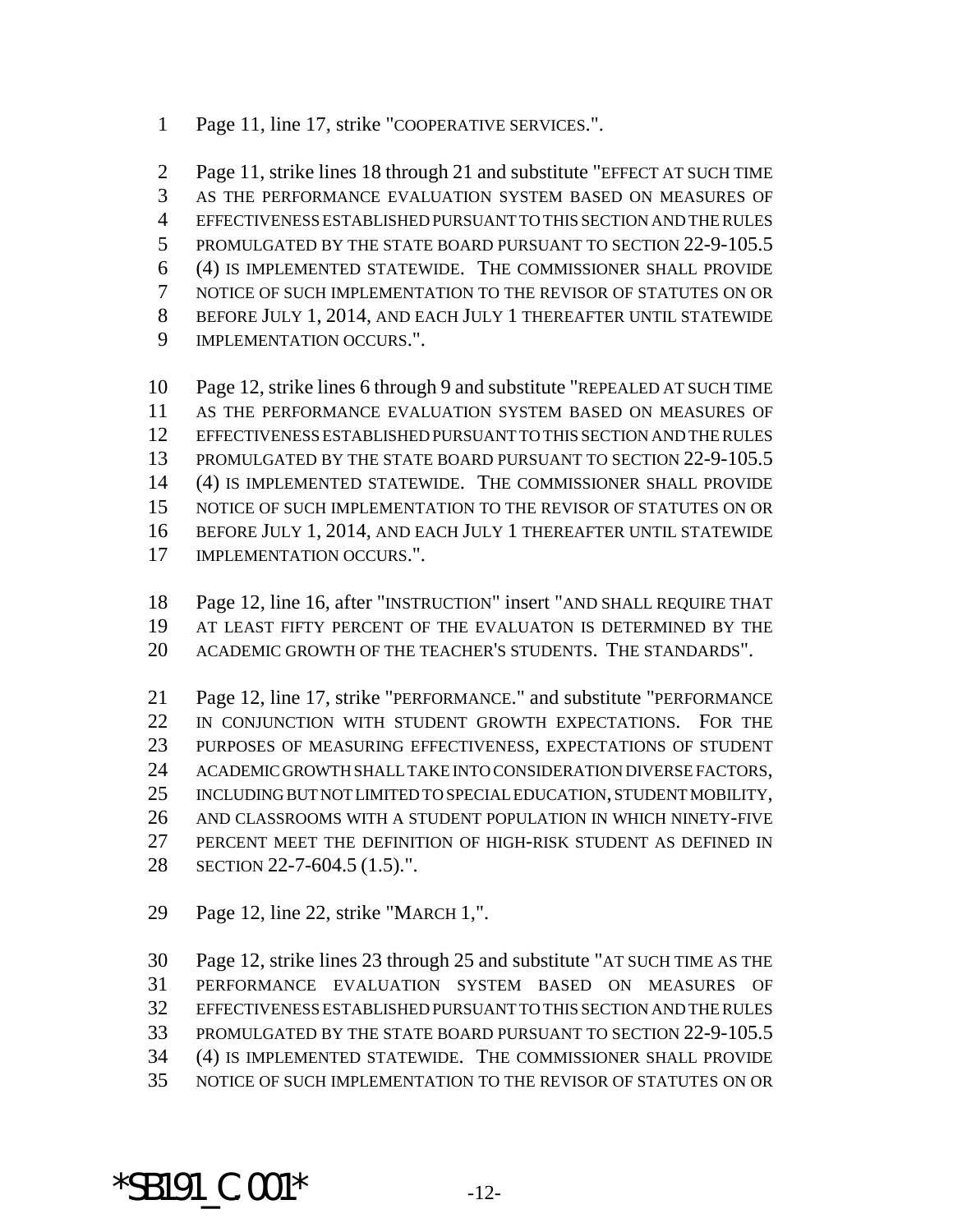BEFORE JULY 1, 2014, AND EACH JULY 1 THEREAFTER UNTIL STATEWIDE

- 2 IMPLEMENTATION OCCURS.".
- Page 13, line 4, strike "MARCH 1, 2011,".

 Page 13, strike lines 5 through 7 and substitute "AT SUCH TIME AS THE PERFORMANCE EVALUATION SYSTEM BASED ON MEASURES OF EFFECTIVENESS ESTABLISHED PURSUANT TO THIS SECTION AND THE RULES PROMULGATED BY THE STATE BOARD PURSUANT TO SECTION 22-9-105.5 (4) IS IMPLEMENTED STATEWIDE. THE COMMISSIONER SHALL PROVIDE NOTICE OF SUCH IMPLEMENTATION TO THE REVISOR OF STATUTES ON OR BEFORE JULY 1, 2014, AND EACH JULY 1 THEREAFTER UNTIL STATEWIDE IMPLEMENTATION OCCURS.".

Page 13, line 9, strike "OR BOARD OF COOPERATIVE SERVICES".

 Page 13, strike lines 15 through 18 and substitute "EFFECT AT SUCH TIME AS THE PERFORMANCE EVALUATION SYSTEM BASED ON MEASURES OF EFFECTIVENESS ESTABLISHED PURSUANT TO THIS SECTION AND THE RULES PROMULGATED BY THE STATE BOARD PURSUANT TO SECTION 22-9-105.5 (4) IS IMPLEMENTED STATEWIDE. THE COMMISSIONER SHALL PROVIDE NOTICE OF SUCH IMPLEMENTATION TO THE REVISOR OF STATUTES ON OR BEFORE JULY 1, 2014, AND EACH JULY 1 THEREAFTER UNTIL STATEWIDE 20 IMPLEMENTATION OCCURS."

Page 13, line 27, strike "MARCH 1,".

 Page 14, strike lines 1 through 3 and substitute "AT SUCH TIME AS THE PERFORMANCE EVALUATION SYSTEM BASED ON MEASURES OF EFFECTIVENESS ESTABLISHED PURSUANT TO THIS SECTION AND THE RULES 25 PROMULGATED BY THE STATE BOARD PURSUANT TO SECTION 22-9-105.5 (4) IS IMPLEMENTED STATEWIDE. THE COMMISSIONER SHALL PROVIDE NOTICE OF SUCH IMPLEMENTATION TO THE REVISOR OF STATUTES ON OR BEFORE JULY 1, 2014, AND EACH JULY 1 THEREAFTER UNTIL STATEWIDE IMPLEMENTATION OCCURS.".

 Page 14, line 6, strike "BE GIVEN NOTICE OF DEFICIENCIES." and substitute "RECEIVE WRITTEN NOTICE THAT HIS OR HER PERFORMANCE EVALUATION SHOWS A RATING OF INEFFECTIVE, A COPY OF THE DOCUMENTATION RELIED UPON IN MEASURING THE EDUCATOR'S PERFORMANCE, AND IDENTIFICATION OF DEFICIENCIES. EACH SCHOOL DISTRICT SHALL ENSURE

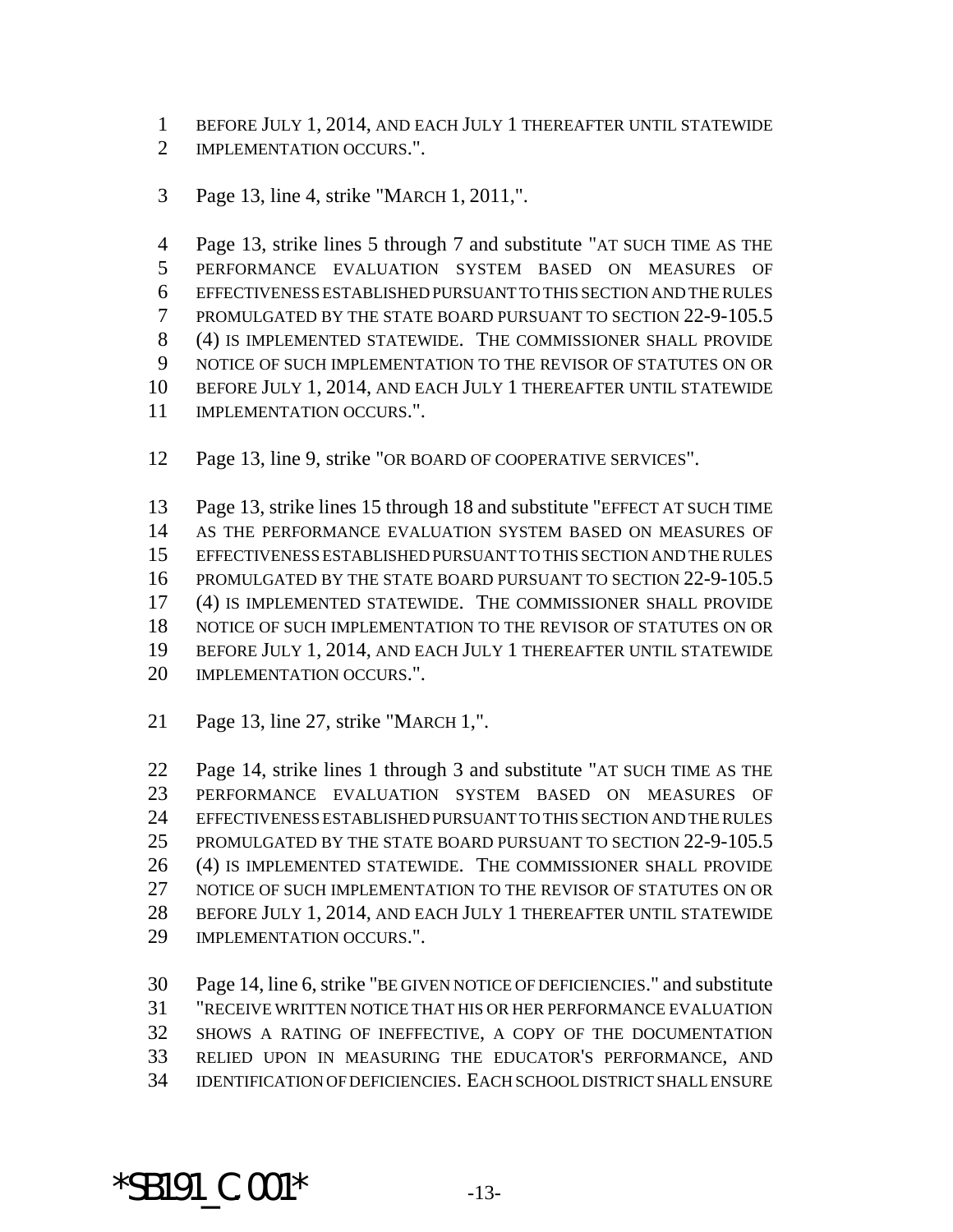THAT A NONPROBATIONARY TEACHER WHO OBJECTS TO A RATING OF INEFFECTIVENESS HAS AN OPPORTUNITY TO APPEAL THAT RATING, IN ACCORDANCE WITH A FAIR AND TRANSPARENT PROCESS DEVELOPED, WHERE APPLICABLE, THROUGH COLLECTIVE BARGAINING. AT A MINIMUM, THE APPEAL PROCESS PROVIDED SHALL ALLOW A NONPROBATIONARY TEACHER TO APPEAL THE RATING OF INEFFECTIVENESS TO THE SUPERINTENDENT OF THE SCHOOL DISTRICT AND SHALL PLACE THE BURDEN UPON THE NONPROBATIONARY TEACHER TO DEMONSTRATE THAT A RATING OF EFFECTIVENESS WAS APPROPRIATE.".

 Page 14, strike lines 13 through 15 and substitute "AT SUCH TIME AS THE PERFORMANCE EVALUATION SYSTEM BASED ON MEASURES OF EFFECTIVENESS ESTABLISHED PURSUANT TO THIS SECTION AND THE RULES 13 PROMULGATED BY THE STATE BOARD PURSUANT TO SECTION 22-9-105.5 (4) IS IMPLEMENTED STATEWIDE. THE COMMISSIONER SHALL PROVIDE NOTICE OF SUCH IMPLEMENTATION TO THE REVISOR OF STATUTES ON OR BEFORE JULY 1, 2014, AND EACH JULY 1 THEREAFTER UNTIL STATEWIDE IMPLEMENTATION OCCURS.".

 Page 15, strike lines 11 through 14 and substitute "REPEALED, EFFECTIVE AT SUCH TIME AS THE PERFORMANCE EVALUATION SYSTEM BASED ON MEASURES OF EFFECTIVENESS ESTABLISHED PURSUANT TO THIS SECTION AND THE RULES PROMULGATED BY THE STATE BOARD PURSUANT TO SECTION 22-9-105.5(4) IS IMPLEMENTED STATEWIDE. THE COMMISSIONER SHALL PROVIDE NOTICE OF SUCH IMPLEMENTATION TO THE REVISOR OF STATUTES ON OR BEFORE JULY 1, 2014, AND EACH JULY 1 THEREAFTER UNTIL STATEWIDE IMPLEMENTATION OCCURS.".

 Page 15, line 21, after "EFFECTIVELY," insert "HE OR SHE SHALL RECEIVE WRITTEN NOTICE THAT HIS OR HER PERFORMANCE EVALUATION SHOWS A RATING OF INEFFECTIVE, A COPY OF THE DOCUMENTATION RELIED UPON IN MEASURING THE EDUCATOR'S PERFORMANCE, AND IDENTIFICATION OF DEFICIENCIES. EACH SCHOOL DISTRICT SHALL ENSURE THAT A NONPROBATIONARY TEACHER WHO OBJECTS TO A RATING OF INEFFECTIVENESS HAS AN OPPORTUNITY TO APPEAL THAT RATING, IN ACCORDANCE WITH A FAIR AND TRANSPARENT PROCESS DEVELOPED, WHERE APPLICABLE, THROUGH COLLECTIVE BARGAINING. AT A MINIMUM, THE APPEAL PROCESS PROVIDED SHALL ALLOW A NONPROBATIONARY TEACHER TO APPEAL THE RATING OF INEFFECTIVENESS TO THE SUPERINTENDENT OF THE SCHOOL DISTRICT AND SHALL PLACE THE BURDEN UPON THE NONPROBATIONARY TEACHER TO DEMONSTRATE THAT

 $*$ SB191  $C.001*$   $-14-$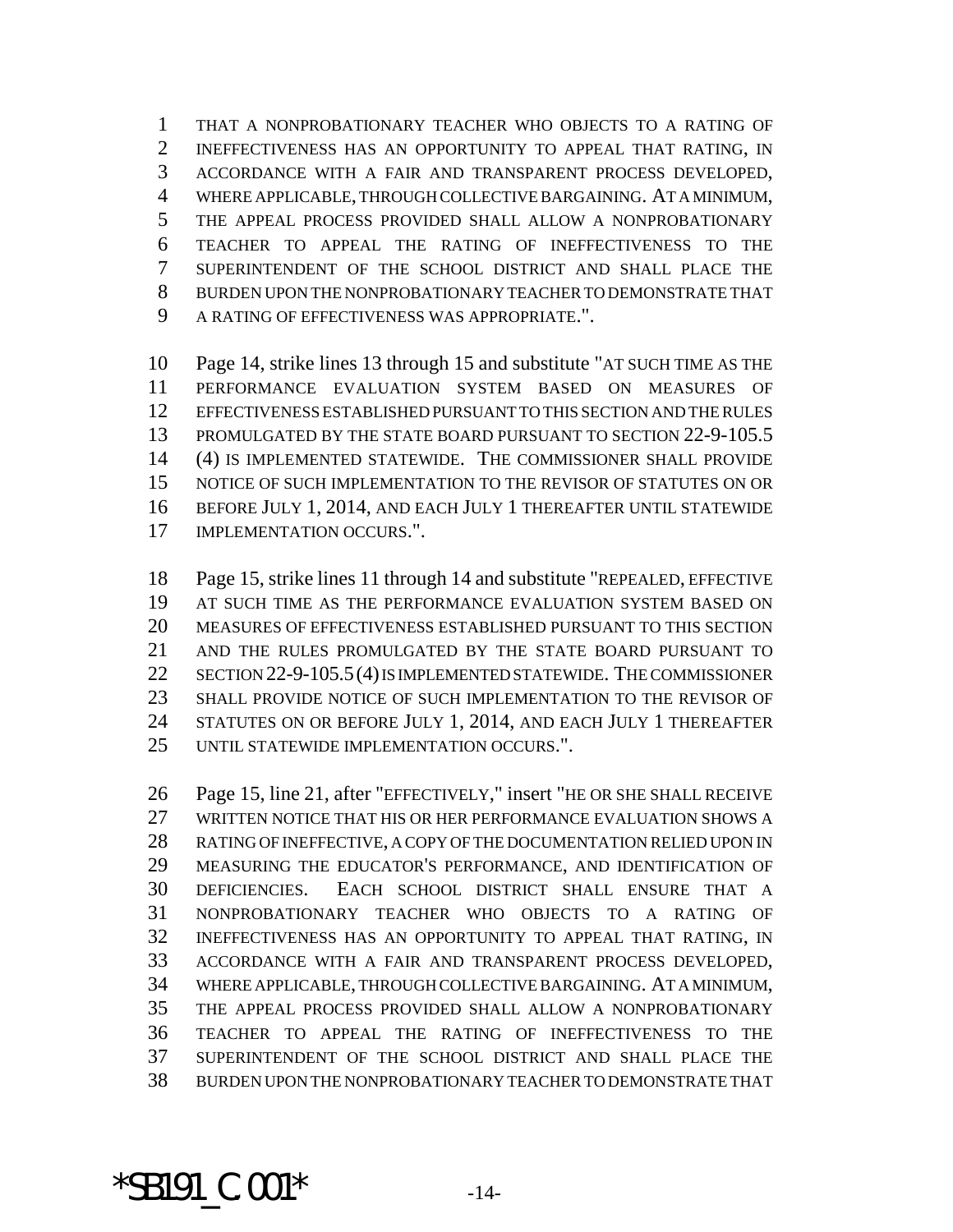A RATING OF EFFECTIVENESS WAS APPROPRIATE. THE APPEAL PROCESS SHALL TAKE NO LONGER THAN NINETY DAYS, AND THE NONPROBATIONARY TEACHER SHALL NOT BE SUBJECT TO A POSSIBLE LOSS OF NONPROBATIONARY STATUS UNTIL AFTER A FINAL DETERMINATION REGARDING THE RATING OF INEFFECTIVENESS IS MADE. FOR AN EDUCATOR WHO RECEIVES A PERFORMANCE RATING OF INEFFECTIVE, ".

 Page 15, strike lines 26 and 27 and substitute "(b) SHALL TAKE EFFECT AT SUCH TIME AS THE PERFORMANCE EVALUATION SYSTEM BASED ON MEASURES OF EFFECTIVENESS ESTABLISHED PURSUANT TO THIS SECTION AND THE RULES PROMULGATED BY THE STATE BOARD PURSUANT TO SECTION 22-9-105.5(4) IS IMPLEMENTED STATEWIDE. THE COMMISSIONER SHALL PROVIDE NOTICE OF SUCH IMPLEMENTATION TO THE REVISOR OF STATUTES ON OR BEFORE JULY 1, 2014, AND EACH JULY 1 THEREAFTER UNTIL STATEWIDE IMPLEMENTATION OCCURS.".

- Page 16, strike lines 1 and 2.
- Page 16, line 6, strike "SIXTY-SIX" and substitute "FIFTY".
- Page 16, line 7, strike "A COMBINATION OF".
- Page 16, line 8, strike "SCHOOL AND THE" and substitute "SCHOOL.".
- Page 16, strike line 9.
- Page 16, line 10, strike "TEACHERS IN THE PRINCIPAL'S SCHOOL.".
- Page 17, line 4, strike "PURSUANT TO" and substitute "ADOPTED BY THE
- GENERAL ASSEMBLY PURSUANT TO SECTION 22-9-105.5 (4).".
- Page 17, strike line 5.
- Page 19, strike lines 1 through 9 and substitute:

 "**of employment contract - repeal.** (1) (a) EXCEPT AS PROVIDED FOR IN PARAGRAPH (b) OF THIS SUBSECTION (1), the provisions of this section shall apply only to probationary teachers and shall no longer apply when the teacher has been reemployed for the fourth year, EXCEPT AS PROVIDED FOR IN PARAGRAPH (a.5) OF SUBSECTION (4) OF THIS SECTION. THIS PARAGRAPH (a) IS REPEALED, EFFECTIVE JULY 1, 2014.